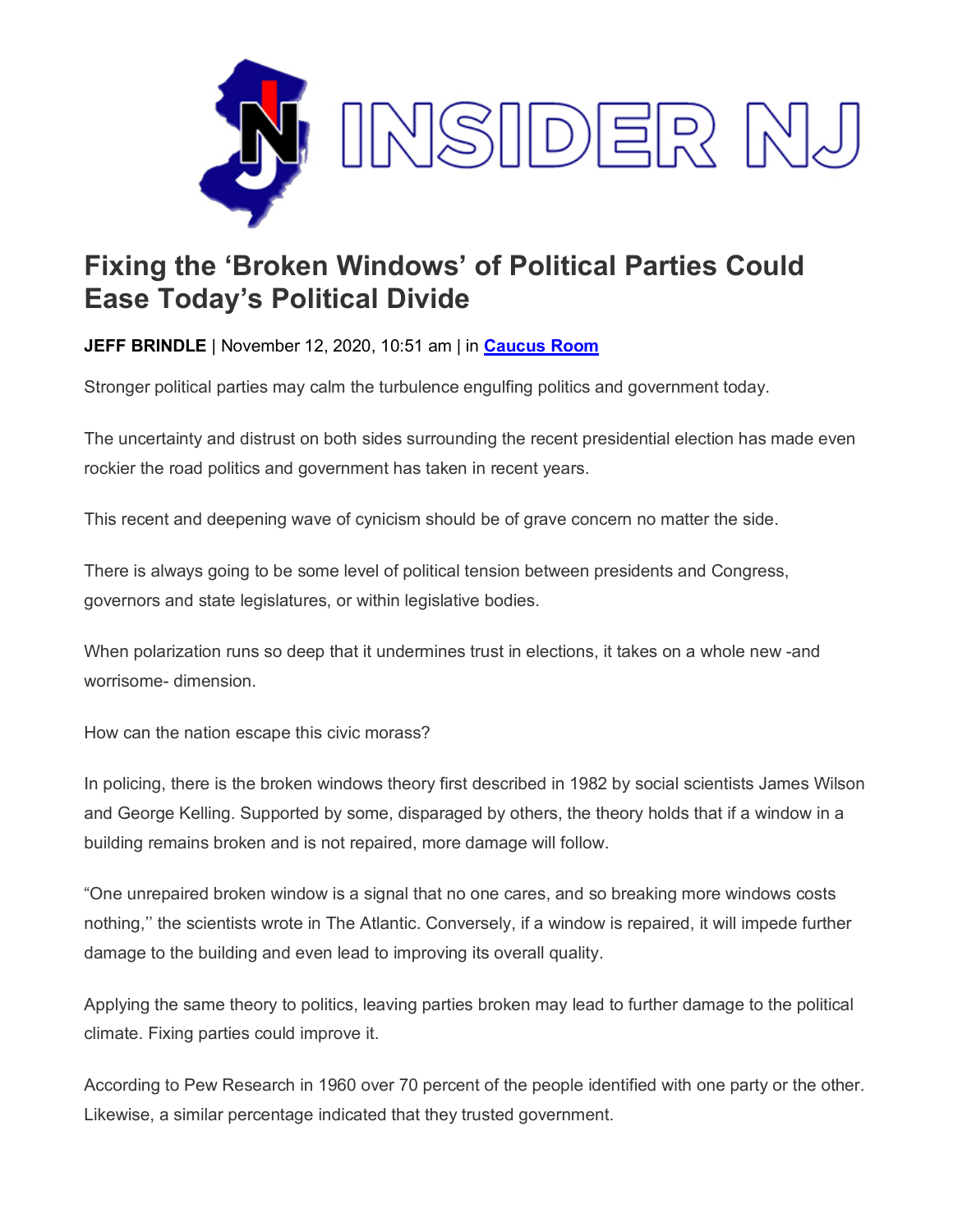By 2015, however, Pew Research found that party identification had declined to 52 percent while trust in government decreased to about 20 percent of the population.

Stronger parties may give a boost to politics and government by reversing the downward trends in party identification and trust.

Not that it is an easy fix.

Unquestionably, skepticism toward political parties has been part of the nation's political culture from the beginning of the republic.

Factionalism between Alexander Hamilton and Thomas Jefferson within the Washington administration prompted the nation's first president to warn against parties in his farewell address to the nation.

To many, political parties are bastions of corruption headed by party bosses whose selfish interests lead them to dole out patronage, public contracts, and no-show jobs in return for the loyal support from those who benefitted from the largess of the party.

Tammany Hall, "Boardwalk Empire" and other historic examples may make this seem like the norm. Fortunately, the vast majority of party officials are dedicated people who are NOT corrupt. Parties functioning properly truly benefit society.

Noting that political parties are central to our electoral and governmental systems, Professor Marjorie Random Hershey writes in "Party Politics in America" . . . Both major American parties can trace their histories more than 150 years . . . The parties are there as points of reference year after year, election after election, and candidate after candidate, giving continually to the choices Americans face and the issues they debate."

Most importantly, in terms of the current polarization that plagues our politics, a stronger party system can help to soften the divisions that exist today. By virtue of party discipline, they can organize majorities in government that are crucial to governing.

In addition to providing a training ground for leadership, these historical institutions help to build relationships, even across party lines, so critical for bringing people together for the common good.

By encouraging leaders to work together, parties can create an environment that promotes compromise and encourages the establishment of majorities.

Disciplined parties that serve to ease the passage of legislation and work to bring about agreed upon public policies will go far toward ameliorating the fragmentation and polarization that marks our politics today.